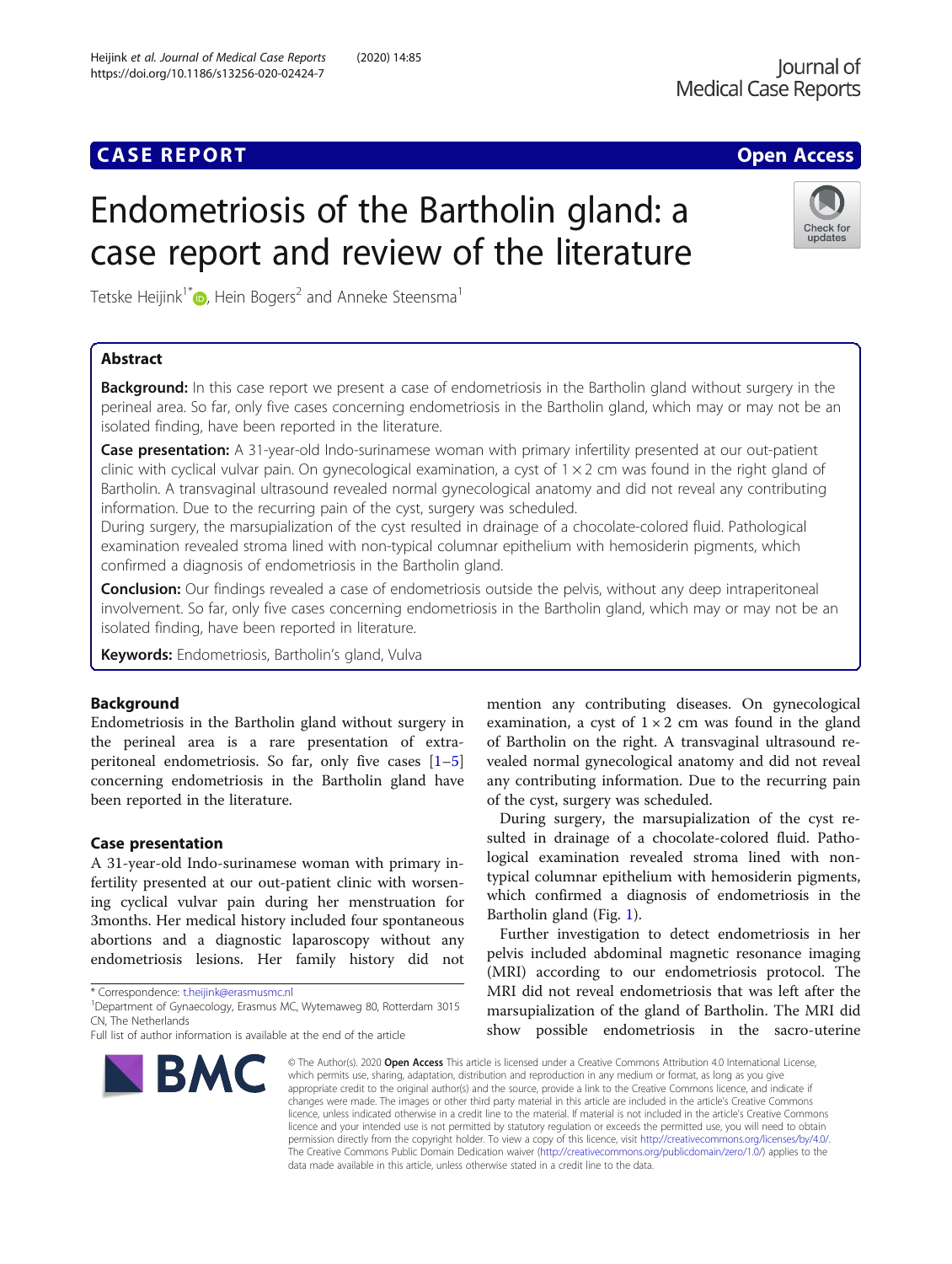<span id="page-1-0"></span>

ligament, but showed no other signs of deep infiltrating endometriosis.

### **Discussion**

Bartholin glands are located symmetrically at the posterior section of the labia minora. The Bartholin gland plays a role in vaginal lubrication. Accumulation of mucus in the Bartholin gland, caused by an obstruction of a relatively small duct, leads to cyst formation of the gland. Enlarged Bartholin gland can have various diagnoses: noninflammatory retention cyst, inflammatory retention cyst, chronic massive xanthomatous Bartholinitis, endometriosis, benign neoplasms, and malignant neoplasms [[6](#page-3-0)]. A common complication of these cysts is an infection which is likely to result in Bartholin gland abscess, with

Escherichia coli as a common bacterial pathogen for these abscesses [\[7](#page-3-0)].

Differential diagnosis of lesions which imitate diseases of the Bartholin glands should include different types of cysts, such as an inclusion, Gartner, Skene's, sebaceous, vestibular mucosa, and canal of Nuck cyst. Other diagnoses to be considered are leiomyoma fibroma, hernia, hidradenoma, hematomas, lipomas, endometriosis, syringoma, accessory breast tissue, folliculitis, urethral diverticula, hidradenitis suppurativa, gonorrhea, syphilis, vaginitis, warts, or cancer [[7\]](#page-3-0). Lesions should be suspected of being malignant when there are multiple recurrences of the lesions, lack of response to treatment, macroscopic solid lesions, and rapid growth  $[8, 9]$  $[8, 9]$  $[8, 9]$  $[8, 9]$ . A biopsy is necessary to confirm a diagnosis of malignancy,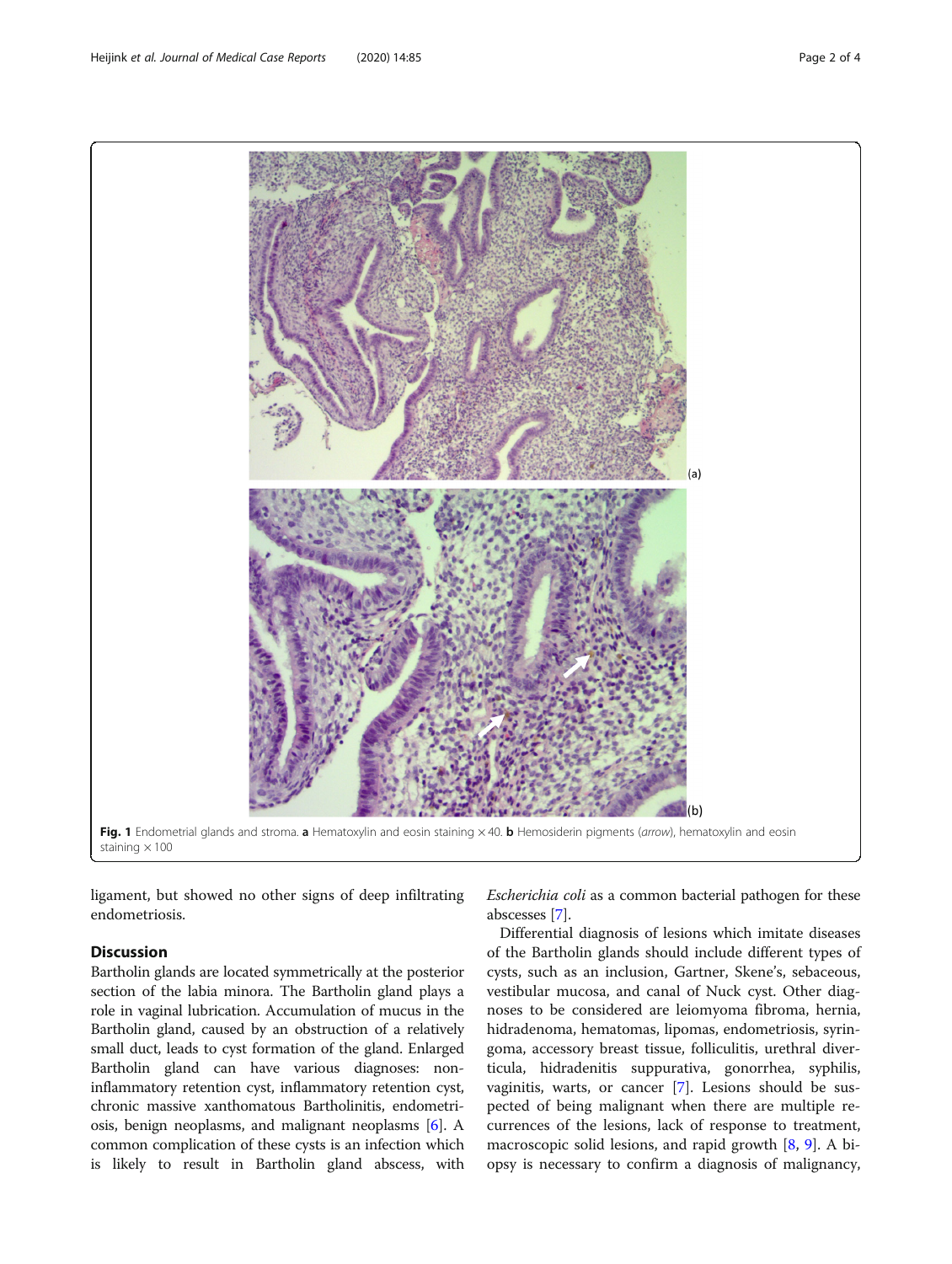|                            | Age | Location                               | Time of diagnosis                 | Treatment                                | Para         | Other endometriosis spots                    |
|----------------------------|-----|----------------------------------------|-----------------------------------|------------------------------------------|--------------|----------------------------------------------|
| Robotti et al., 2014 [5]   | 34  | Left labium 3 cm                       | 1 year after cesarean<br>section  | <b>Unknown</b>                           |              | <b>Unknown</b>                               |
| Hakimi et al., 2014 [3]    | 28  | Left labium $6 \times 4$ cm            |                                   | Excision, ruptured<br>cyst, 6 month LHRH | $\mathbf 0$  | Unknown                                      |
| Aydin et al., 2011 [1]     | 28  | Bilateral                              | 2 weeks after cesarean<br>section | Excision                                 |              | Endometrioma ovarian<br>Cyst                 |
| Gocmen et al., 2004 [2]    | 31  | Right labium majus;<br>$3 \times 5$ cm | $\overline{\phantom{m}}$          | Excision                                 | $\mathbf{0}$ | Lesions on the right<br>uterosacral ligament |
| Matseoane et al., 1987 [4] | 29  | Left labium $3 \times 4$ cm            | $\overline{\phantom{0}}$          | Excision                                 | $\mathbf 0$  | <b>No</b>                                    |

Table 1 Reported cases of endometriosis in the Bartholin gland

LHRH luteinizing hormone-releasing hormone

because some malignant lesions are overlooked as a benign process [\[10](#page-3-0)].

Endometriosis is defined as endometrial glands and stroma outside the uterus. Endometriosis is a common disease, affecting 6–10% of women of childbearing age [[11\]](#page-3-0). Endometriosis in the skin, pleura, lung, muscles, and abdominal wall have been reported. Perineal or vulvar lesions of endometriosis are usually associated with previous episiotomy. Endometriosis in the Bartholin gland seems not to be as rare as expected. Sosnik et al. examined 104 Bartholin glands. In two cases (2%), extrauterine endometriosis was diagnosed. Retention cysts were observed in 84.6%, in 47.7% of the cases inflammatory infiltration was observed and in nearly 3% benign and malignant neoplasms were reported [\[6](#page-3-0)].

However, so far only five cases concerning endometriosis in the Bartholin gland without perineal surgery have been reported in the literature (Table 1). In the reported cases the patients were between 28 and 34 years of age and, as shown in Table 1, none of them had had a vaginal birth. Most of the reported endometriosis lesions in Bartholin gland were treated by excision, one patient received adjuvant luteinizing hormone-releasing hormone (LHRH). None reported a recurrence of endometriosis in the Bartholin gland.

Endometriosis in the Bartholin gland may present itself with cyclic pain and swelling during menstruation. It presents as a dark red, brown, or blue cystic swelling at the posterior half of the vulva. Because endometriosis is associated with well-defined margins and corpuscular content, ultrasound can provide a diagnostic guidance for endometriosis in the Bartholin gland [[5\]](#page-3-0). To confirm the diagnosis, a pathological examination is needed. Hemorrhage and hemosiderin deposits are important diagnostic features. As presented in Table 1, two of the cases did have other endometriosis lesions, so it is advised to conduct further diagnostic examination by MRI or laparoscopy.

The etiology and pathogenesis of endometriosis is still unclear, although thought to be complex and multifactorial. Several theories were hypothesized in the past. The three most common hypotheses are retrograde menstruation, metaplasia theory, and lymphatic or hematogenous spreading. Retrograde menstruation is an example of hematogenous spreading, it is reflux of endometrial cells through the fallopian tubes into the pelvic cavity during menstruation. In Meyer's (1903) metaplasia theory, the development of the disease is a result of a transformation of peritoneal tissue into endometrial tissue through hormonal and immunological factors. Sampson's (1925) theory explained the etiology of endometriosis by lymphatic and hematogenous spreading and transplantation of endometrial tissue. Modern theories of endometriosis pathogenesis are multifactorial; estrogens, genetics, direct transplantation, immune system, environment, and congenital defects may be involved [[12\]](#page-3-0).

After episiotomy, it is thought that mechanical transplantation of endometrial tissue into the scar causes perineal endometriosis [\[13\]](#page-3-0). Spontaneous spreading to the perineum is still unknown. Considering the localization of endometriosis in the Bartholin gland, direct transplantation in the gland during menstruation is a plausible explanation.

Treatment of perineal endometriosis is complete wide excision [\[14\]](#page-3-0). Treatment of endometriosis in the Bartholin gland is wide excision.

#### Conclusion

A rare case of spontaneous endometriosis in the gland of Bartholin is presented in this case report. Even if there is no previous perineal surgery, perineal endometriosis in the gland of Bartholin should be considered when there is cyclic pain and swelling of the Bartholin gland. Endometriosis in the gland of Bartholin may or may not be an isolated finding.

#### Acknowledgements

The authors thank the patient for her approval.

#### Authors' contributions

TH drafted the manuscript. All authors have accepted responsibility for the entire content of this submitted manuscript and approve submission. The author(s) read and approved the final manuscript.